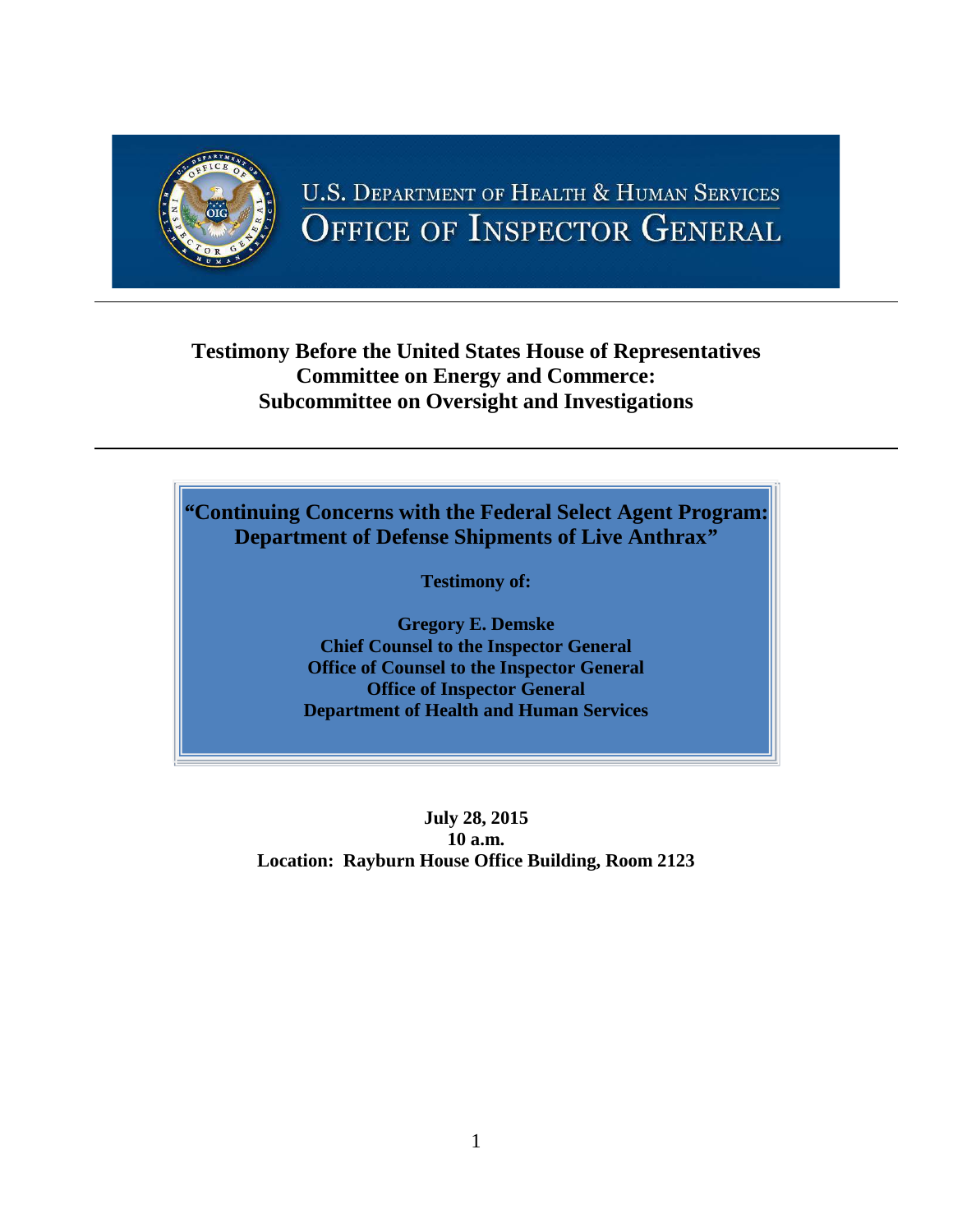Good morning, Chairman Murphy, Ranking Member DeGette, and members of the Subcommittee. I am Gregory Demske, Chief Counsel to the Inspector General for the Office of Inspector General (OIG), U.S. Department of Health and Human Services (HHS). I appreciate the opportunity to appear before you to discuss the Federal Select Agent Program (FSAP).

The Public Health Security and Bioterrorism Preparedness and Response Act of 2002 (Bioterrorism Act of 2002) established FSAP. FSAP is administered by the Centers for Disease Control and Prevention (CDC) and the Agricultural Select Agent Program within the Animal and Plant Health Inspection Service (APHIS) of the U.S. Department of Agriculture. OIG is authorized to conduct investigations and to impose civil money penalties (CMPs) against an individual or entity that has violated FSAP regulations. OIG recognizes the importance of FSAP in promoting public health and safety.

This testimony discusses: (1) OIG's FSAP enforcement, (2) OIG's review of violations at the Department of Defense's Dugway Proving Ground Life Science Test Facility in Utah (Dugway), (3) OIG's audits of FSAP, and (4) opportunities to strengthen FSAP.

## OIG Involvement in FSAP Enforcement

When CDC's Division of Select Agents and Toxins (DSAT) identifies a potential FSAP violation, it must first assess whether a potential crime, or a suspicious person or activity is involved. In those urgent situations, DSAT coordinates with the Federal Bureau of Investigation. With respect to FSAP matters, DSAT has broad authority to deny, suspend, or revoke an entity's registration, and may require an entity to enter into a Performance Improvement Plan. When DSAT identifies potential misconduct by an HHS employee, it coordinates with OIG to gather facts. OIG presents its findings to the appropriate agency so that it can determine whether any disciplinary action is warranted.

If, after DSAT's investigation, it concludes that a civil violation might have occurred, DSAT refers the case to OIG for potential enforcement. OIG evaluates the case and, if OIG concludes there is a violation, determines the appropriate disposition of the case.

## OIG's Approach to Case Resolution

Since passage of the Bioterrorism Act of 2002, OIG has received 68 referrals involving 53 unique entities from DSAT for potential FSAP enforcement. OIG resolves each referral from DSAT in one of three ways: (1) imposing a CMP, (2) issuing a Notice of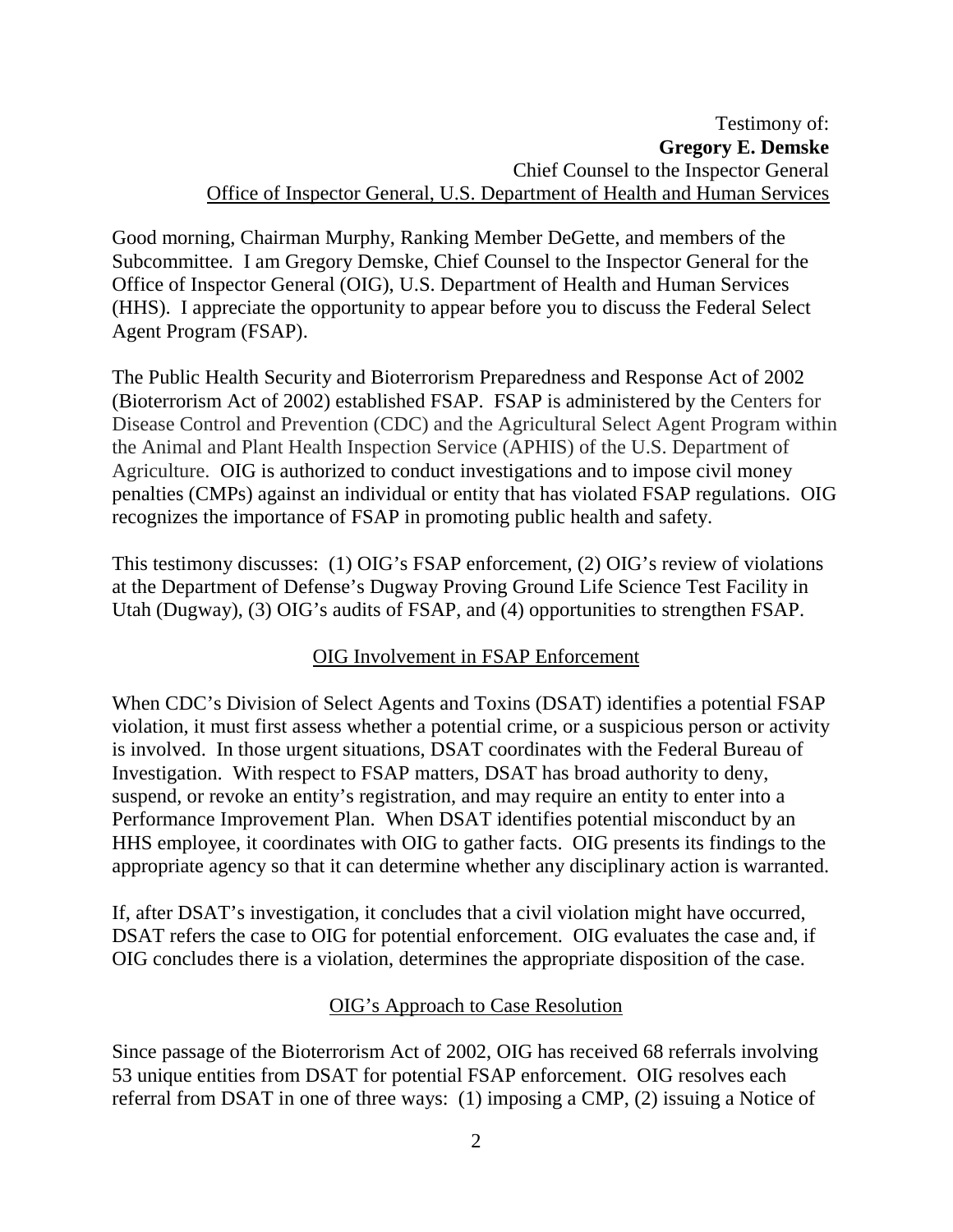Violation letter; or (3) closing the case. OIG found violations in 30 of the 68 referrals. OIG has imposed CMPs on 20 entities totaling \$2,414,000 and issued 10 Notice of Violation letters to parties OIG determined violated FSAP regulations. OIG has closed 32 cases and has six referrals pending.

Given the seriousness of any FSAP violation, OIG carefully evaluates its enforcement options for each referral, by analyzing the facts and circumstances of the alleged violations. OIG considers the seriousness of the conduct, the security risk posed by the violation, the evidentiary strength of the case, the entity's response to the violation (including whether the conduct was self-disclosed), the number of violations, and any other relevant factors. Rather than applying a formula, OIG relies on its experience and exercises judgment to determine how to resolve a referral and to ensure consistency in our approach.

OIG has observed that violations pose variable levels of risk to the nation's security and the overall safety of entities and individuals possessing, using, or transferring select agents and toxins. In the referrals OIG has reviewed, we have considered the most serious or significant violations to include: actual or potential human exposure to a select agent or toxin, theft or loss of a select agent or toxin, performance of unapproved restricted experiments, and access to select agents or toxins by a restricted person. Other serious violations for which OIG has imposed penalties include: unauthorized transfers of a select agent or toxin, unauthorized access to a select agent or toxin, failure to maintain accurate inventory, and failure to have a biosafety and security plan commensurate with the risks associated with a particular select agent or toxin.

*Civil Money Penalties*: When OIG imposes CMPs, regulations require OIG to conduct a case-specific analysis to determine the appropriate penalty. OIG does not assign a dollar value to a specific regulatory provision, but rather evaluates factors outlined in the regulations, including: (1) the nature of the wrongdoing, including the length of noncompliance and whether the evidence demonstrates a pattern of noncompliance; (2) the entity's degree of culpability; (3) the entity's history of any prior offenses; (4) the entity's financial condition; and (5) other matters as justice may require.

*Notice of Violation Letters*: OIG has issued Notice of Violation letters when it has concluded that a violation of FSAP regulations occurred but we decided to exercise our discretion not to impose CMPs. In general, Notice of Violation letters describe the violation(s) and direct the entity to examine its current practices and policies governing select agents, and to implement corrective actions and safeguards to prevent future violations. A copy of each Notice of Violation letter is sent to DSAT. OIG has issued five Notice of Violation letters to Federal entities, three to universities, and two to other private entities.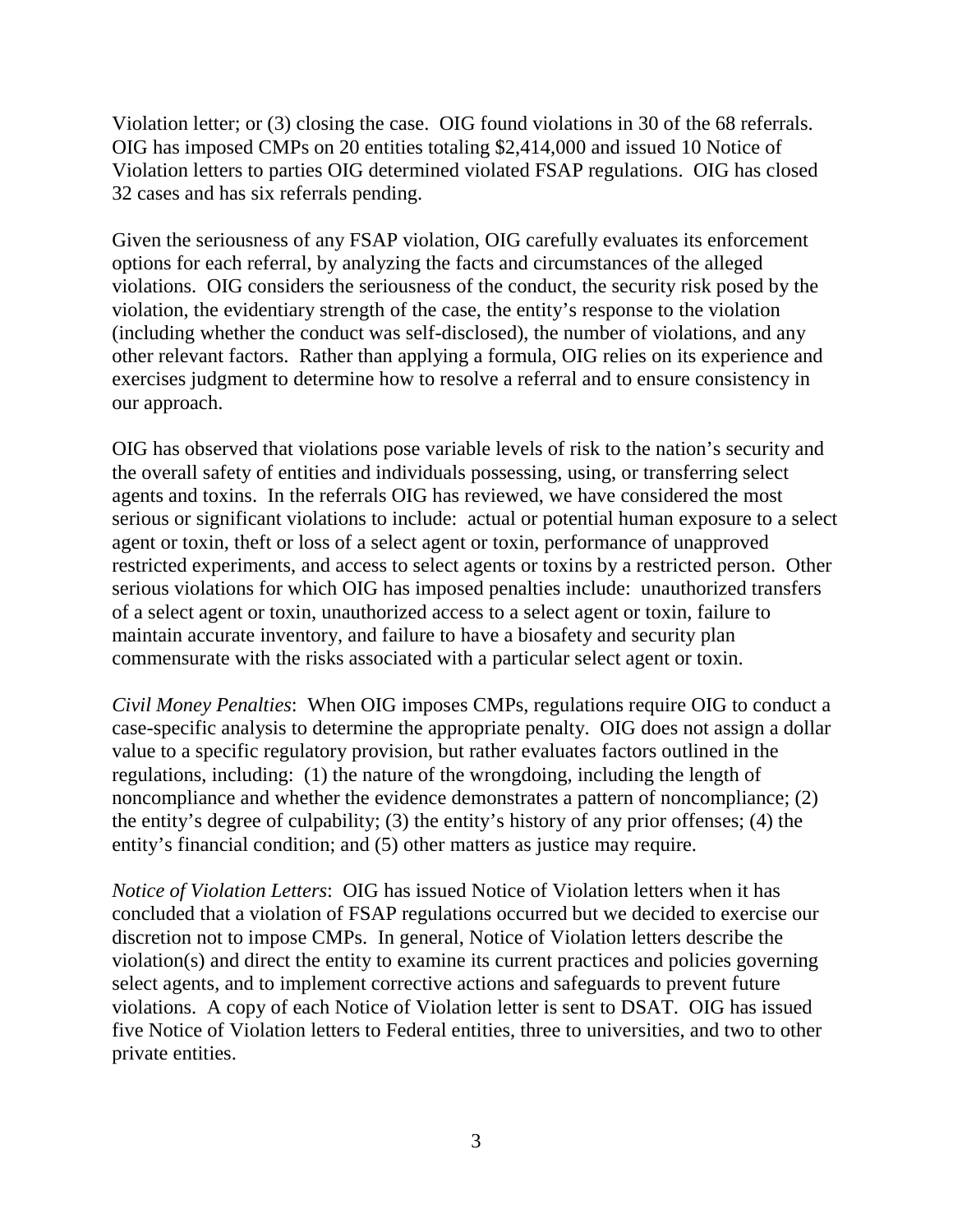*Referral Closed*: If OIG concludes the case does not merit a CMP or Notice of Violation letter, OIG closes the case and informs DSAT of the closure.

#### Approach to Federal Entities

In FSAP referrals involving violations by Federal entities, OIG has resolved matters by issuing Notice of Violation letters to high-ranking officials with oversight responsibility for the entities. While we believe OIG has the authority to impose a CMP on a Federal entity, we have not done so in prior cases on the basis of several considerations. Any money paid by a Federal entity would simply be moved from a Federal agency's budget to the General Fund of the Treasury. Although there would be no net receipt of money for the Federal Government, the Government would incur the cost of negotiating or disputing the CMP. CMP payments from Federal agencies are unlikely to promote better future compliance and, in fact, may reduce resources for the Federal entity's future compliance efforts. OIG's approach is consistent with other Federal agencies that issue letters, or take other nonmonetary action, in similar situations involving violations by Federal agencies. Since passage of the Bioterrorism Act of 2002, OIG has received 16 referrals regarding Federal entities and sent five Notice of Violation letters.

## Dugway: 2007 Anthrax Violation

In April 2007, Dugway shipped anthrax to a research facility. The shipment included a certification that the anthrax was nonviable. The research facility tested the material upon receipt and found the presence of a low concentration of viable anthrax.

DSAT investigated and concluded that Dugway used a scientifically acceptable inactivation method to kill the anthrax, but that method was not part of Dugway's Standard Operating Procedures. DSAT also found that Dugway used a scientifically acceptable viability test, but that Dugway ignored the outcome of the test, which showed that viable anthrax was still present.

DSAT referred the potential violation to OIG for review on November 16, 2007. After considering all the evidence, OIG concluded that Dugway shipped viable anthrax without obtaining prior DSAT approval. On December 2, 2009, OIG issued a Notice of Violation letter to Dugway stating that OIG had determined Dugway had violated FSAP by making an unauthorized transfer of anthrax. The letter also stated that Dugway should examine its current policies and practices, take corrective action, and monitor its safeguards on an ongoing basis.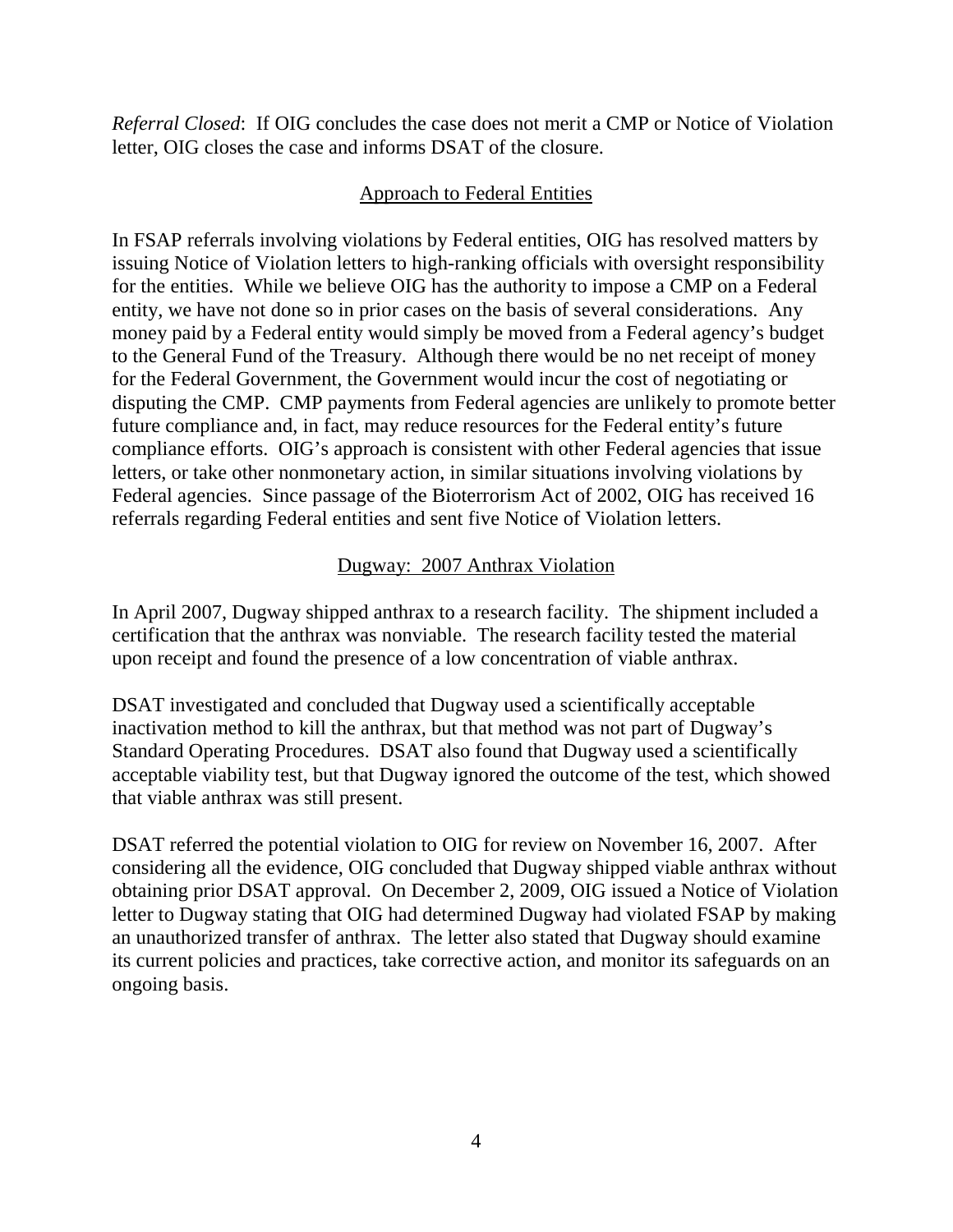#### Dugway: 2008 & 2010 Botulinum Neurotoxin Violations

On November 18, 2010, a Government laboratory received a shipment from Dugway that included a vial of Botulinum neurotoxin. The packing slip indicated that the vial contained a small amount of Botulinum neurotoxin that would be exempt from FSAP regulations. However, when the Government laboratory sought to use the Botulinum neurotoxin, it determined that the vial actually contained a greater amount of Botulinum neurotoxin that is not exempt from FSAP regulations. On April 29, 2011, the Government laboratory reported the unauthorized transfer to DSAT. DSAT concluded that Dugway had shipped Botulinum neurotoxin without obtaining the required DSAT prior authorization. Dugway also self-reported to DSAT two additional unauthorized shipments of Botulinum neurotoxin that occurred in 2008.

DSAT referred this case to OIG on June 16, 2011. OIG concluded that Dugway shipped Botulinum neurotoxin in amounts that were not exempt under FSAP regulations without obtaining prior DSAT approval. Based on these facts, including Dugway's corrective action and Dugway's status as a Federal entity, on November 3, 2011, OIG issued a Notice of Violation letter stating that OIG had determined Dugway had violated FSAP by making three unauthorized transfers of Botulinum neurotoxin. The letter also stated Dugway should examine its current policies and practices, take corrective action, and monitor its safeguards on an ongoing basis.

To date, OIG has not received a referral for any more recent potential violations involving Dugway.

#### OIG Audits

Over the years, in addition to our enforcement efforts, OIG has audited Government and private entities for FSAP compliance. For example, OIG audited six Federal laboratories' FSAP regulatory compliance. The audit results were provided to the head of the relevant Federal agency, putting it on notice of deficiencies and non-compliance. In 2011, OIG issued a report summarizing these audits. OIG found that DSAT did not effectively monitor and enforce certain FSAP regulatory provisions, resulting in violations that were not identified by DSAT. CDC concurred with OIG's recommendations for improvements to its FSAP oversight. OIG also audited transfers of select agents and found a high incidence of access by unapproved persons, typically at the point of delivery. CDC concurred with OIG's recommendations for enhancing controls on shipping and receipt of select agent packages.

#### Future OIG Work

OIG is expanding its audit and evaluation assessments of select agent management. Collaborative efforts are underway to define the scope and methodology of this work.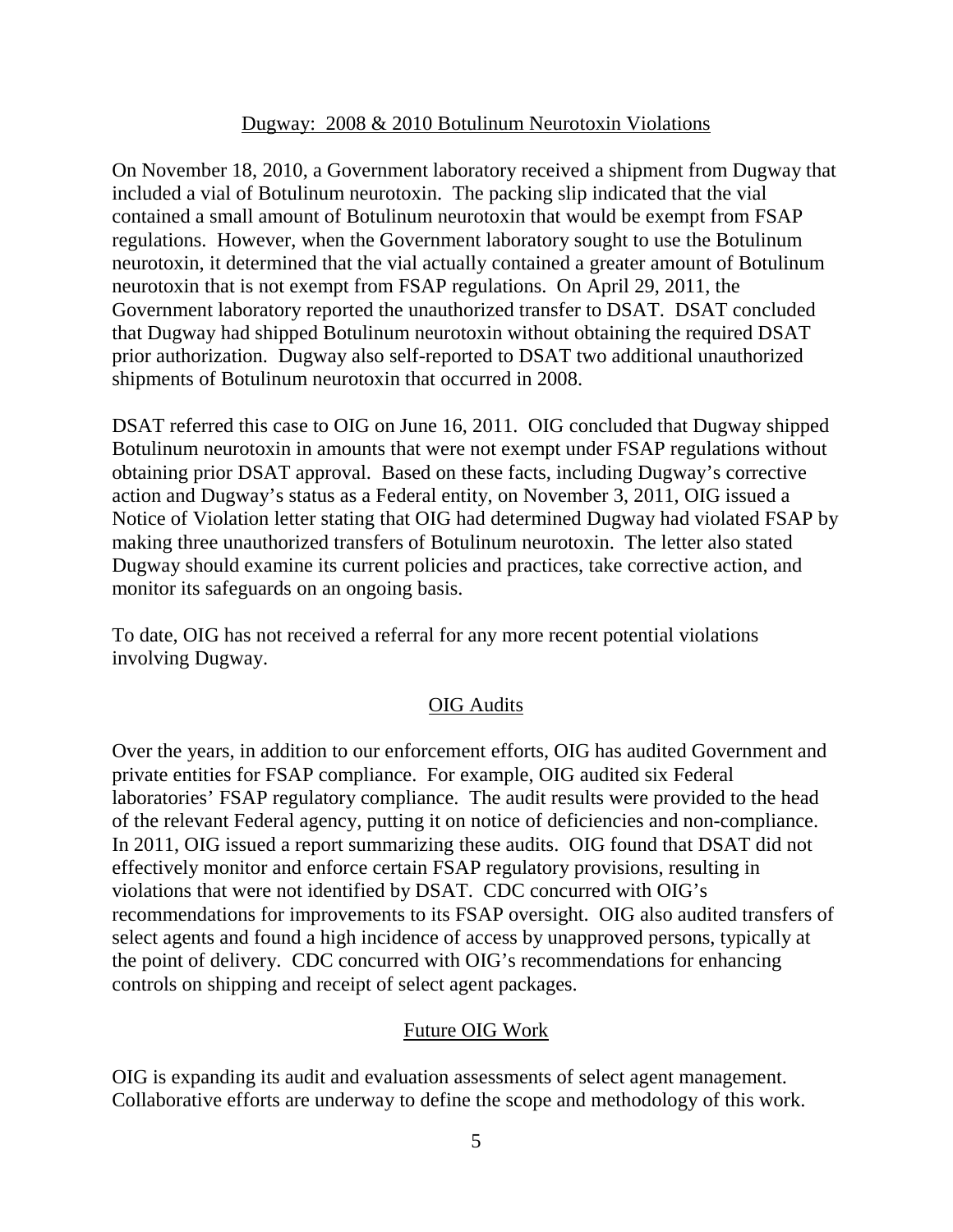OIG will target its initial efforts on CDC's oversight of FSAP, which will shed light on the scope, magnitude, and potential implications of recent biosecurity breaches, and on HHS agencies' (*e.g.*, National Institutes of Health, Food and Drug Administration) operation of laboratories that handle select agents. Related efforts under active consideration are HHS agencies' decision-making processes and protocols; risk assessments, tracking, and monitoring; the volume, frequency, and nature of laboratory enforcement actions; and the development and implementation of corrective actions. OIG takes a risk-based approach to identify areas for audit or evaluation, so our efforts may be redirected to other areas, as warranted. OIG understands that CDC recently announced plans to conduct a comprehensive review of laboratory safety. OIG will coordinate with CDC and other HHS agencies to ensure that our work complements and advances effective oversight of FSAP through objective assessments and recommendations.

## Opportunities to Strengthen FSAP

Through this testimony, OIG offers the following opportunities to strengthen and improve the Government's ability to administer FSAP and improve its ability to enforce violations of the regulations. OIG has identified these opportunities through our investigative and enforcement experience.

FSAP regulations should:

- require laboratories to document inactivation procedures, validation and safety/sterility testing procedures, and outcomes to ensure that a select agent or toxin is rendered nonvirulent;
- require registered entities to video entry/exit points and video specific laboratory select agent and toxin work;
- require registered entities to maintain additional records, including all documents created or maintained in the ordinary course of working with a select agent and toxin;
- expressly prohibit the destruction or alteration of any document that is required to be maintained under the regulations; and
- expand the document retention period for registered entities from three to six years to match the CMP statute of limitation period.